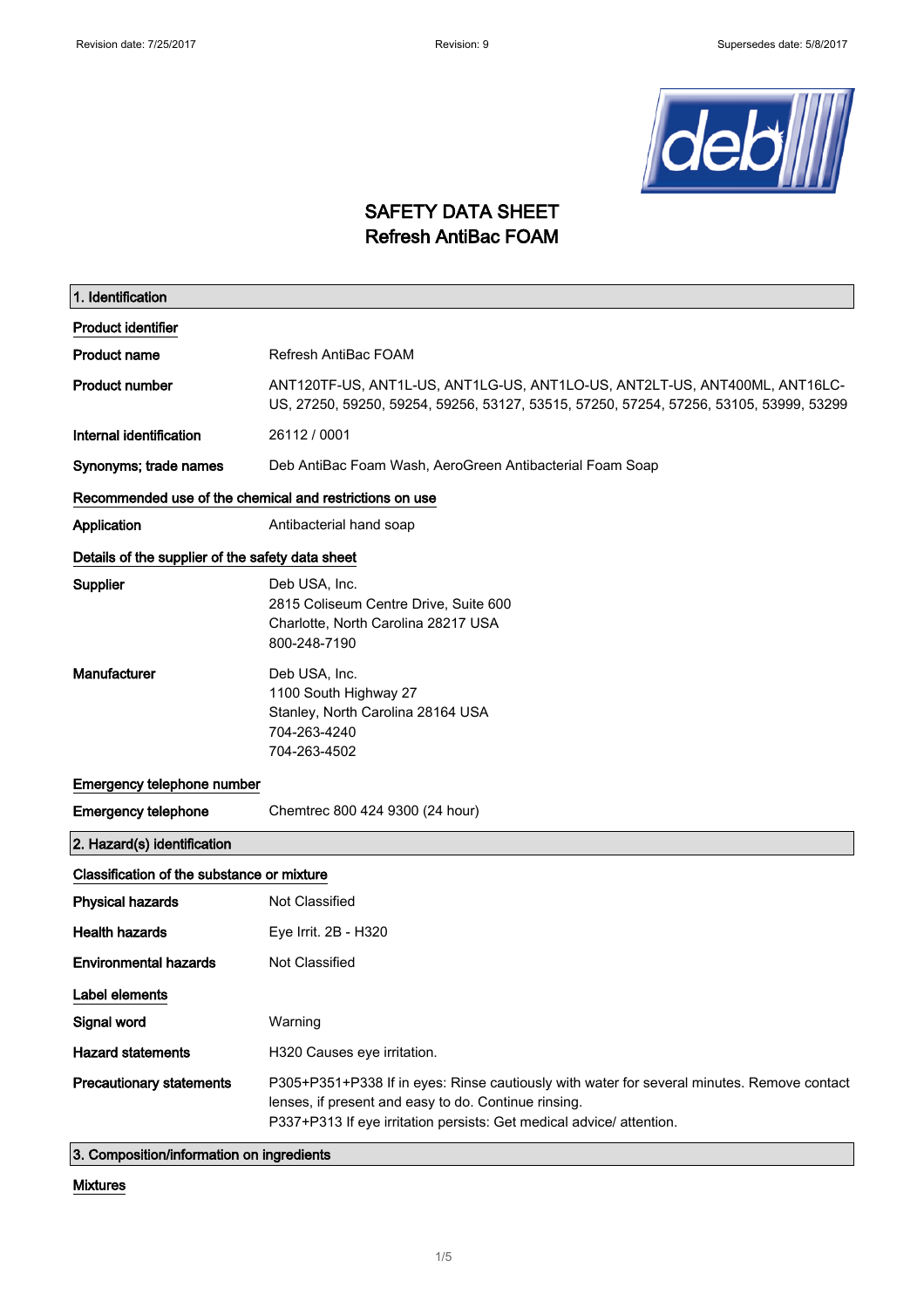| <b>Composition comments</b>                                            | 26112/0001: Aqua (Water), Glycerin, Butylene Glycol, Lauramine Oxide, Lactic Acid, Salicylic<br>Acid, Benzalkonium Chloride, Parfum (Fragrance), Green 5 (CI 61570), Yellow 5 (CI 19140).                      |  |
|------------------------------------------------------------------------|----------------------------------------------------------------------------------------------------------------------------------------------------------------------------------------------------------------|--|
| 4. First-aid measures                                                  |                                                                                                                                                                                                                |  |
| Description of first aid measures                                      |                                                                                                                                                                                                                |  |
| Inhalation                                                             | Not relevant. Unlikely route of exposure as the product does not contain volatile substances.                                                                                                                  |  |
| Ingestion                                                              | Rinse mouth thoroughly with water. Get medical attention if any discomfort continues.                                                                                                                          |  |
| <b>Skin Contact</b>                                                    | Not applicable.                                                                                                                                                                                                |  |
| Eye contact                                                            | Make sure to remove any contact lenses from the eyes before rinsing. Promptly wash eyes<br>with plenty of water while lifting the eye lids. Get medical attention promptly if symptoms occur<br>after washing. |  |
|                                                                        | Most important symptoms and effects, both acute and delayed                                                                                                                                                    |  |
| Inhalation                                                             | No specific symptoms known.                                                                                                                                                                                    |  |
| Ingestion                                                              | No specific symptoms known.                                                                                                                                                                                    |  |
| Skin contact                                                           | Prolonged skin contact may cause redness and irritation.                                                                                                                                                       |  |
| Eye contact                                                            | May cause temporary eye irritation.                                                                                                                                                                            |  |
| Indication of immediate medical attention and special treatment needed |                                                                                                                                                                                                                |  |
| Notes for the doctor                                                   | No specific recommendations.                                                                                                                                                                                   |  |
| 5. Fire-fighting measures                                              |                                                                                                                                                                                                                |  |
| <b>Extinguishing media</b>                                             |                                                                                                                                                                                                                |  |
| Suitable extinguishing media                                           | The product is not flammable. Use fire-extinguishing media suitable for the surrounding fire.                                                                                                                  |  |
| Special hazards arising from the substance or mixture                  |                                                                                                                                                                                                                |  |
| <b>Hazardous combustion</b><br>products                                | No known hazardous decomposition products.                                                                                                                                                                     |  |
| <b>Advice for firefighters</b>                                         |                                                                                                                                                                                                                |  |
| Protective actions during<br>firefighting                              | No specific firefighting precautions known.                                                                                                                                                                    |  |
| 6. Accidental release measures                                         |                                                                                                                                                                                                                |  |
|                                                                        | Personal precautions, protective equipment and emergency procedures                                                                                                                                            |  |
| <b>Personal precautions</b>                                            | Avoid contact with eyes.                                                                                                                                                                                       |  |
| <b>Environmental precautions</b>                                       |                                                                                                                                                                                                                |  |
| <b>Environmental precautions</b>                                       | Not considered to be a significant hazard due to the small quantities used.                                                                                                                                    |  |
| Methods and material for containment and cleaning up                   |                                                                                                                                                                                                                |  |
| Methods for cleaning up                                                | Flush away spillage with plenty of water. Avoid runoff into storm sewers and ditches which<br>lead to waterways.                                                                                               |  |
| Reference to other sections                                            | For waste disposal, see Section 13.                                                                                                                                                                            |  |
| 7. Handling and storage                                                |                                                                                                                                                                                                                |  |
| Precautions for safe handling                                          |                                                                                                                                                                                                                |  |
| <b>Usage precautions</b>                                               | Avoid contact with eyes.                                                                                                                                                                                       |  |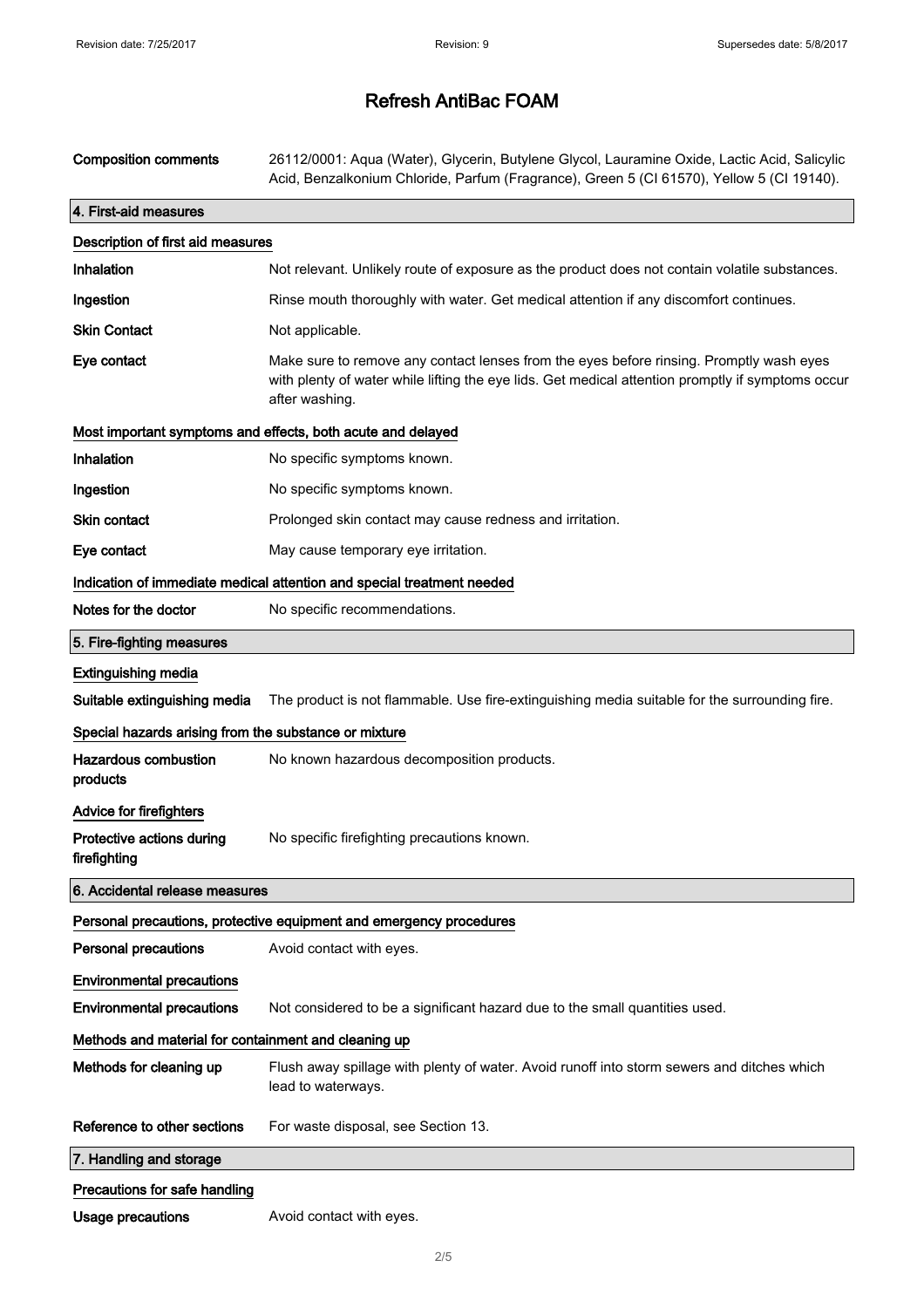| Conditions for safe storage, including any incompatibilities |                                                                                                                                                   |
|--------------------------------------------------------------|---------------------------------------------------------------------------------------------------------------------------------------------------|
| <b>Storage precautions</b>                                   | Keep only in the original container.                                                                                                              |
| Specific end uses(s)                                         |                                                                                                                                                   |
| Specific end use(s)                                          | The identified uses for this product are detailed in Section 1.                                                                                   |
| 8. Exposure Controls/personal protection                     |                                                                                                                                                   |
| <b>Exposure controls</b>                                     |                                                                                                                                                   |
| Appropriate engineering<br>controls                          | Not relevant.                                                                                                                                     |
| Eye/face protection                                          | Not required normally but wear eye protection if you are conducting an operation where there<br>is a risk of this product getting in the eyes.    |
| Hand protection                                              | Not applicable.                                                                                                                                   |
| <b>Respiratory protection</b>                                | No specific recommendations.                                                                                                                      |
| 9. Physical and Chemical Properties                          |                                                                                                                                                   |
| Information on basic physical and chemical properties        |                                                                                                                                                   |
| Appearance                                                   | Clear liquid.                                                                                                                                     |
| Color                                                        | Green.                                                                                                                                            |
| Odor                                                         | Fragrant                                                                                                                                          |
| рH                                                           | pH (concentrated solution): 3.5 - 4.0                                                                                                             |
| <b>Relative density</b>                                      | approx. 1.01                                                                                                                                      |
| Solubility(ies)                                              | Soluble in water.                                                                                                                                 |
| 10. Stability and reactivity                                 |                                                                                                                                                   |
| Reactivity                                                   | There are no known reactivity hazards associated with this product.                                                                               |
| <b>Stability</b>                                             | Stable at normal ambient temperatures.                                                                                                            |
| Possibility of hazardous<br>reactions                        | Not known.                                                                                                                                        |
| <b>Conditions to avoid</b>                                   | There are no known conditions that are likely to result in a hazardous situation.                                                                 |
| <b>Materials to avoid</b>                                    | No specific material or group of materials is likely to react with the product to produce a<br>hazardous situation.                               |
| Hazardous decomposition<br>products                          | Does not decompose when used and stored as recommended.                                                                                           |
| 11. Toxicological information                                |                                                                                                                                                   |
| Information on toxicological effects                         |                                                                                                                                                   |
| <b>Toxicological effects</b>                                 | All ingredients are well known and have a history of safe use in the marketplace with no<br>reports of a significant number of adverse reactions. |
| Inhalation                                                   | No specific health hazards known.                                                                                                                 |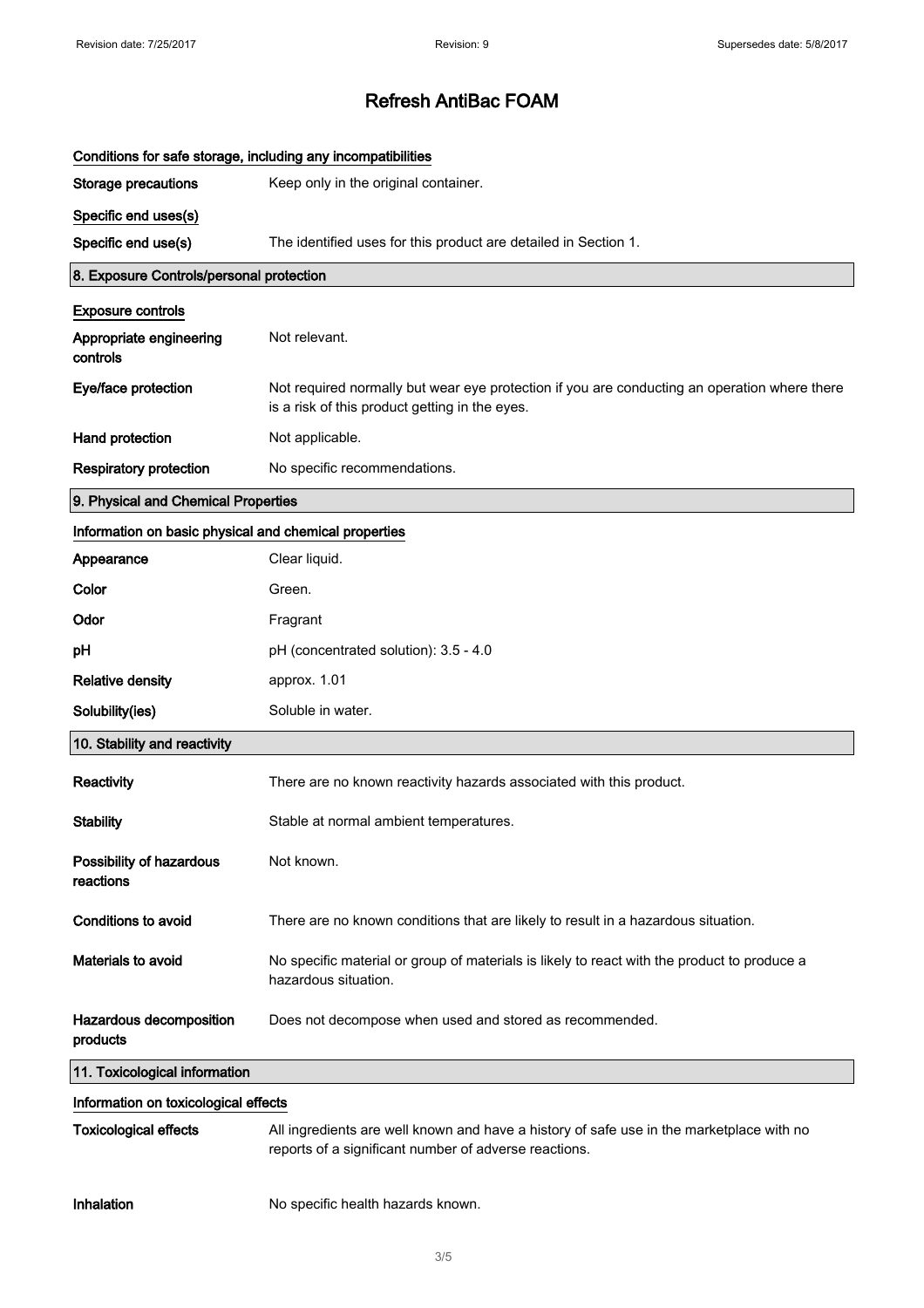| Ingestion                                         | May cause gastrointestinal irritation or discomfort with nausea, vomiting and diarrhea if<br>swallowed.  |
|---------------------------------------------------|----------------------------------------------------------------------------------------------------------|
| <b>Skin Contact</b>                               | Skin irritation should not occur when used as recommended.                                               |
| Eye contact                                       | May cause temporary eye irritation.                                                                      |
| 12. Ecological Information                        |                                                                                                          |
| Ecotoxicity                                       | Not regarded as dangerous for the environment.                                                           |
| <b>Bioaccumulative potential</b>                  |                                                                                                          |
| <b>Bio-Accumulative Potential</b>                 | No data available on bioaccumulation.                                                                    |
| Mobility in soil                                  |                                                                                                          |
| <b>Mobility</b>                                   | The product is soluble in water.                                                                         |
| Other adverse effects                             |                                                                                                          |
| Other adverse effects                             | None known.                                                                                              |
| 13. Disposal considerations                       |                                                                                                          |
| Waste treatment methods                           |                                                                                                          |
| <b>General information</b>                        | When handling waste, the safety precautions applying to handling of the product should be<br>considered. |
| <b>Disposal methods</b>                           | Dispose in accordance with local, state and federal regulations.                                         |
| 14. Transport information                         |                                                                                                          |
| Road transport notes                              | Not classified.                                                                                          |
| Rail transport notes                              | Not classified.                                                                                          |
| Sea transport notes                               | Not classified.                                                                                          |
| Air transport notes                               | Not classified.                                                                                          |
| <b>UN Number</b>                                  |                                                                                                          |
| Not applicable.                                   |                                                                                                          |
| UN proper shipping name                           |                                                                                                          |
| Not applicable.                                   |                                                                                                          |
| Transport hazard class(es)                        |                                                                                                          |
| Not applicable.                                   |                                                                                                          |
| Packing group                                     |                                                                                                          |
| Not applicable.                                   |                                                                                                          |
| <b>Environmental hazards</b>                      |                                                                                                          |
| <b>Environmentally Hazardous Substance</b><br>No. |                                                                                                          |
| Special precautions for user                      |                                                                                                          |
| Not applicable.                                   |                                                                                                          |